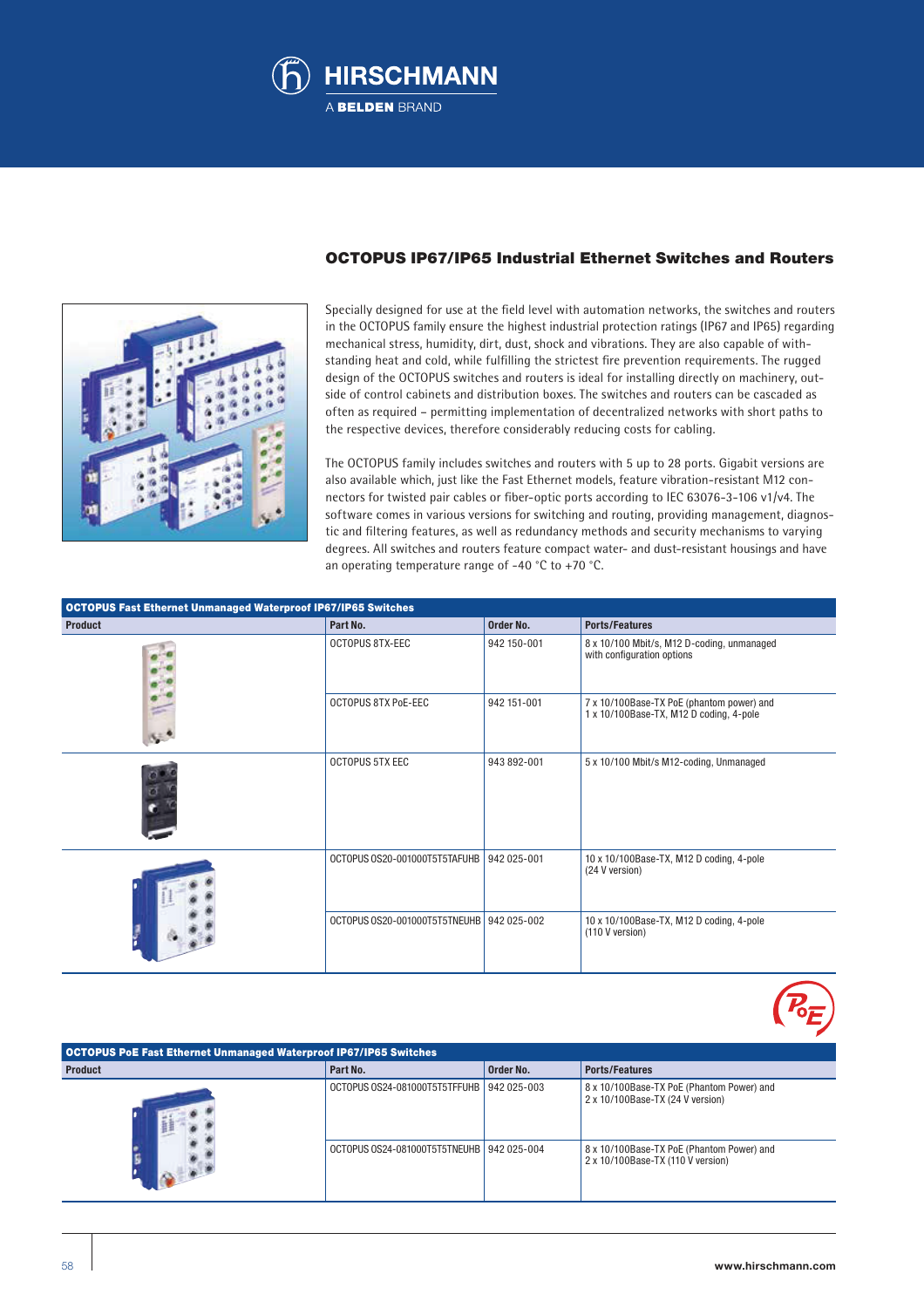

|                | <b>OCTOPUS Fast Ethernet Managed Waterproof IP67/IP65 Switches</b> |             |                                                                                                            |
|----------------|--------------------------------------------------------------------|-------------|------------------------------------------------------------------------------------------------------------|
| <b>Product</b> | Part No.                                                           | Order No.   | <b>Ports/Features</b>                                                                                      |
|                | OCTOPUS 8M                                                         | 943 931-001 | 8 x 10/100Base-TX, M12 D-coding, 4-pole                                                                    |
|                | <b>OCTOPUS 8M-Train</b>                                            | 943 983-001 | 8 x 10/100Base-TX, M12 D-coding, 4-pole (EN 50155)                                                         |
|                | OCTOPUS 8M-Train-BP                                                | 942 091-001 | 8 x 10/100Base-TX, M12 D-coding, 4-pole (EN 50155),<br><b>Bypass-Relay</b>                                 |
|                | <b>OCTOPUS</b><br>0S20-000900T5T5TAFBHH                            | 942 025-005 | 9 x 10/100Base-TX, M12 D-coding, 4-pole<br>(24 V version)                                                  |
|                | <b>OCTOPUS</b><br>0S20-000900T5T5TNEBHH                            | 942 025-006 | 9 x 10/100Base-TX, M12 D-coding, 4-pole (110 V version)                                                    |
|                | <b>OCTOPUS</b><br>0S20-0010001M1MTREPHH                            | 943 988-001 | 8 x 10/100Base-TX, M12 D coding, 4-pole, 2 x 100Base-FX<br>Multimode Ports IAW IEC 61076-3-106, Version 1  |
|                | <b>OCTOPUS</b><br>0S20-0010004M4MTREPHH                            | 943 988-003 | 8 x 10/100Base-TX, M12 D coding, 4-pole, 2 x 100Base-FX<br>Multimode Ports IAW IEC 61076-3-106, Version 4  |
|                | <b>OCTOPUS</b><br>0S20-0010001S1STREPHH                            | 943 988-002 | 8 x 10/100Base-TX, M12 D coding, 4-pole, 2 x 100Base-FX<br>Singlemode Ports IAW IEC 61076-3-106, Version 1 |
|                | <b>OCTOPUS</b><br>0S20-0010004S4STREPHH                            | 943 988-004 | 8 x 10/100Base-TX, M12 D coding, 4-pole, 2 x 100Base-FX<br>Singlemode Ports IAW IEC 61076-3-106, Version 4 |
|                | OCTOPUS 16M                                                        | 943 912-001 | 16 x 10/100Base-TX, M12 D-coding, 4-pole                                                                   |
|                | OCTOPUS 16M-Train                                                  | 943 984-001 | 16 x 10/100Base-TX, M12 D-coding, 4-pole (EN 50155)                                                        |
|                | OCTOPUS 16M-Train-BP                                               | 942 092-001 | 16 x 10/100Base-TX, M12 D-coding, 4-pole (EN 50155),<br><b>Bypass-Relay</b>                                |
|                | OCTOPUS 24M                                                        | 943 923-001 | 24 x 10/100Base-TX, M12 D coding, 4-pole                                                                   |
|                | OCTOPUS 24M-Train                                                  | 943 985-001 | 24 x 10/100Base-TX, M12 D coding, 4-pole (EN 50155)                                                        |
|                | OCTOPUS 24M-Train-BP                                               | 942 093-001 | 24 x 10/100Base-TX, M12 D-coding, 4-pole (EN 50155),<br><b>Bypass-Relay</b>                                |

| OCTOPUS PoE Fast Ethernet Managed Waterproof IP67/IP65 Switches |                 |             |                                                                                      |  |  |  |  |  |  |
|-----------------------------------------------------------------|-----------------|-------------|--------------------------------------------------------------------------------------|--|--|--|--|--|--|
| <b>Product</b>                                                  | Part No.        | Order No.   | <b>Ports/Features</b>                                                                |  |  |  |  |  |  |
|                                                                 | OCTOPUS 8M-6PoE | 943 967-101 | 6 x 10/100Base-TX PoE (phantom power) and<br>2 x 10/100Base-TX, M12 D coding, 4-pole |  |  |  |  |  |  |
|                                                                 | OCTOPUS 8M-8PoE | 943 967-001 | 8 x 10/100Base-TX PoE (phantom power),<br>M12 D coding, 4-pole                       |  |  |  |  |  |  |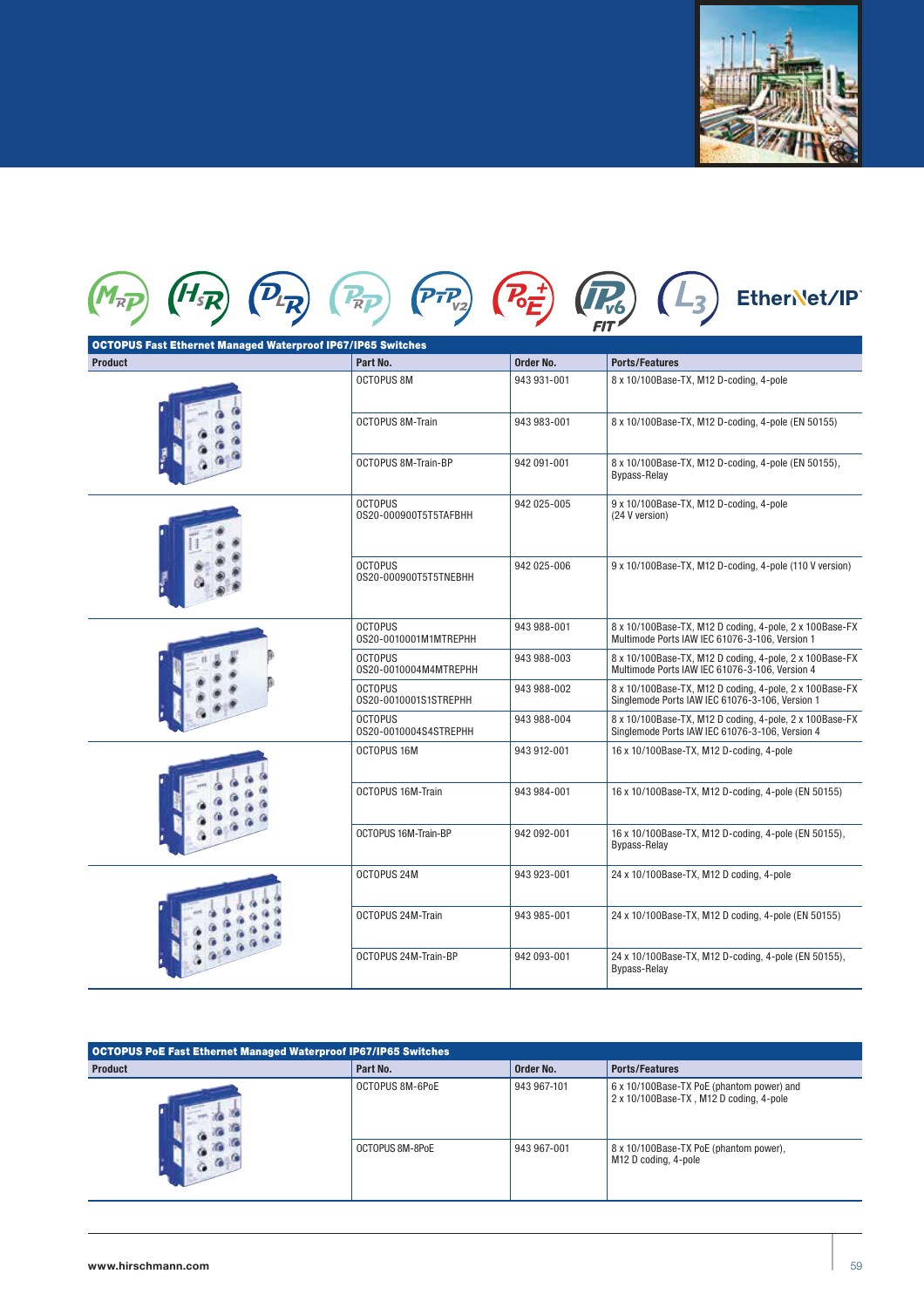

# OCTOPUS P67/IP65 Industrial Ethernet Switches and Routers *(continued)*

| <b>OCTOPUS PoE Fast Ethernet Managed Waterproof IP67/IP65 Switches</b>                    |                                         |                                                                                       |                                                                                                                                                              |
|-------------------------------------------------------------------------------------------|-----------------------------------------|---------------------------------------------------------------------------------------|--------------------------------------------------------------------------------------------------------------------------------------------------------------|
| <b>Product</b>                                                                            | Part No.                                | Order No.                                                                             | <b>Ports/Features</b>                                                                                                                                        |
|                                                                                           | <b>OCTOPUS</b><br>0S24-080900T5T5TFFBHH | 942 025-007                                                                           | 8 x 10/100Base-TX PoE-Plus (Phantom Power) and<br>1 x 10/100Base-TX (24 V version)                                                                           |
|                                                                                           | <b>OCTOPUS</b><br>0S24-080900T5T5TNEBHH | 942 025-008                                                                           | 8 x 10/100Base-TX PoE-Plus (Phantom Power) and<br>1 x 10/100Base-TX (110 V version)                                                                          |
|                                                                                           | OCTOPUS 16M-8PoE                        | 943 960-001                                                                           | 8 x 10/100Base-TX PoE (phantom power) and<br>8 x 10/100Base-TX, M12 D coding, 4-pole                                                                         |
|                                                                                           | OCTOPUS 24M-8 PoE                       | 8 x 10/100Base-TX PoE (phantom power) and<br>16 x 10/100Base-TX, M12 D-coding, 4 pole |                                                                                                                                                              |
| <b>OCTOPUS Gigabit Ethernet Managed Waterproof IP67/IP65 Switches</b>                     |                                         |                                                                                       |                                                                                                                                                              |
|                                                                                           | <b>OCTOPUS</b><br>0S30-0008021A1ATREPHH | 943 988-005                                                                           | 8 x 10/100Base-TX, 2 x Gigabit Multimode Ports<br>IAW IEC 61076-3-106, Version 1                                                                             |
|                                                                                           | <b>OCTOPUS</b><br>0S30-0008024A4ATREPHH | 943 988-007                                                                           | 8 x 10/100Base-TX, 2 x Gigabit Multimode Ports<br>IAW IEC 61076-3-106, Version 4                                                                             |
|                                                                                           | <b>OCTOPUS</b><br>0S30-0008021B1BTREPHH | 943 988-006                                                                           | 8 x 10/100Base-TX, 2 x Gigabit Singlemode Ports<br>IAW IEC 61076-3-106, Version 1                                                                            |
|                                                                                           | <b>OCTOPUS</b><br>0S30-0008024B4BTREPHH | 943 988-008                                                                           | 8 x 10/100Base-TX, 2 x Gigabit Singlemode Ports<br>IAW IEC 61076-3-106, Version 4                                                                            |
| <b>OCTOPUS PoE Gigabit Ethernet Managed Waterproof IP67/IP65 Switches</b>                 |                                         |                                                                                       |                                                                                                                                                              |
|                                                                                           | <b>OCTOPUS</b><br>0S32-080802T6T6TPEPHH | 942 069-002                                                                           | 8 x 10/100Base-TX PoE (phantom power) and<br>2 x 1000BaseT                                                                                                   |
|                                                                                           | <b>OCTOPUS</b><br>0S32-081602T6T6TPEPHH | 942 069-001                                                                           | 8 x 10/100Base-TX PoE (phantom power) and<br>8 x 10/100Base-TX, 2 x 1000Base                                                                                 |
|                                                                                           | <b>OCTOPUS</b><br>0S32-0808020606TPEPHH | 942 069-004                                                                           | 8 x 10/100Base-TX PoE (phantom power) and<br>2 x SFP-sockets for 10/100Base-FX and<br>1000Base-X housing IEC 61076-3-106, Version 1                          |
|                                                                                           | <b>OCTOPUS</b><br>0S32-0816020606TPEPHH | 942 069-003                                                                           | 8 x 10/100Base-TX PoE (phantom power) and<br>8 x 10/100Base-TX and<br>2 x SFP-sockets for 10/100Base-FX and<br>1000Base-X housing IEC 61076-3-106, Version 1 |
| <b>OCTOPUS Gigabit Ethernet Managed Layer 3 Waterproof IP67/IP65 Switches and Routers</b> |                                         |                                                                                       |                                                                                                                                                              |
|                                                                                           | <b>OCTOPUS</b><br>0S3x-xx16xxx          | 942 133-999                                                                           | Up to 20 ports, thereof max. 4 GE TX or FX, up to 15 PoE<br>Layer 2 and Layer 3 Software<br>Various power supplies                                           |
|                                                                                           | <b>OCTOPUS</b><br>0S3x-xx24xxx          | 942 133-999                                                                           | Up to 28 ports, thereof max. 4 GE TX or FX, up to 15 PoE<br>Layer 2 and Layer 3 software<br>Various power supplies                                           |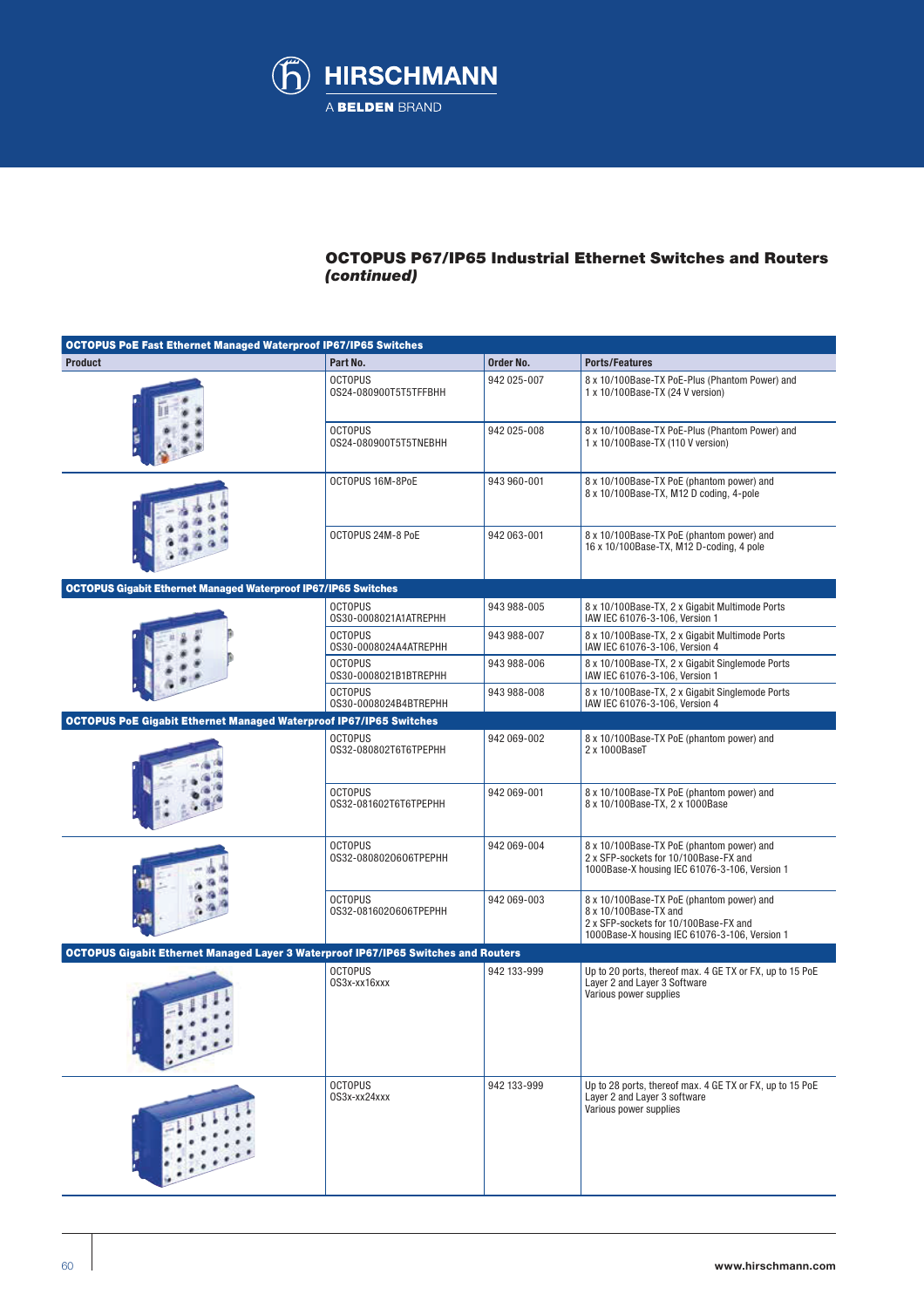

## OCTOPUS IP67/IP65 Industrial Ethernet Switches and Routers

### **OCTOPUS OS30/OS34**

The OCTOPUS OS30/OS34, with Gigabit Ethernet (GE) ports available for either fiber or copper cabling with PoE, allows customers to choose a switch that meets specific needs:

- The smaller housing allows for a maximum of 20 ports, including four Gigabit ports and up to 15 PoE ports.
- The full-sized OCTOPUS adds eight additional Fast Ethernet ports for a total of 28 ports per OCTOPUS.
- The OCTOPUS OS30/34 is available either with Layer 3 routing software or with Layer 2 switching software.

The switches and routers meet market specific regulations, including EN 50155 for operating conditions in railway vehicles, EN 50121-4 for use on railway lines, EN 45545 for fire protection in trains, GL for ships and E1 for use in road vehicles.





#### Technical Information

| <b>Product Description</b>                    |                                                                                                                                                                                                                                                                                                                    |
|-----------------------------------------------|--------------------------------------------------------------------------------------------------------------------------------------------------------------------------------------------------------------------------------------------------------------------------------------------------------------------|
| <b>Type</b>                                   | <b>OCTOPUS</b>                                                                                                                                                                                                                                                                                                     |
| <b>Description</b>                            | Managed or unmanaged IP67/IP65 switches and routers in accordance with IEEE 802.3, store-and-forward-switching and routing, electrical<br>and optical Fast-Ethernet (10/100 MBit/s) and Gigabit-Ethernet (10/100/1000MBit/s), electrical M12 ports (TX) or optical IEC ports (FX),<br>PoE Power-Sourcing Equipment |
| <b>Port Type and Quantity</b>                 | Up to 28 ports, thereof max. 4 GE TX or FX, up to 15 PoE                                                                                                                                                                                                                                                           |
| <b>Network Size - Length of Cable</b>         |                                                                                                                                                                                                                                                                                                                    |
| <b>Twisted Pair (TP)</b>                      | $0$ to 100 m                                                                                                                                                                                                                                                                                                       |
| Fibre (FX)                                    | 0 to 116 km                                                                                                                                                                                                                                                                                                        |
| <b>Power Requirements</b>                     |                                                                                                                                                                                                                                                                                                                    |
| <b>Operating Voltage</b>                      | 24 to 110 VDC, 110 to 230 VAC                                                                                                                                                                                                                                                                                      |
| <b>Ambient Conditions</b>                     |                                                                                                                                                                                                                                                                                                                    |
| <b>Operating Temperature</b>                  | -40 °C up to $+70$ °C                                                                                                                                                                                                                                                                                              |
| <b>Relative Humidity (also condensing)</b>    | 10% up to 100%                                                                                                                                                                                                                                                                                                     |
| <b>Mechanical Construction</b>                |                                                                                                                                                                                                                                                                                                                    |
| <b>Protection Class</b>                       | IP65 and IP67                                                                                                                                                                                                                                                                                                      |
| <b>Software</b>                               |                                                                                                                                                                                                                                                                                                                    |
| <b>Supported HiOS Software Levels</b>         | Layer 2 Standard (L2S), Layer 2 Advanced (L2A) or Layer 3 Standard (L3S)                                                                                                                                                                                                                                           |
| <b>Approvals</b>                              |                                                                                                                                                                                                                                                                                                                    |
| <b>Safety of Industrial Control Equipment</b> | cUL 60950-1                                                                                                                                                                                                                                                                                                        |
| <b>Road Vehicles</b>                          | E1, GL                                                                                                                                                                                                                                                                                                             |
| <b>Along Track and Onboard Train</b>          | EN 50155, EN 50121-4, EN 45545                                                                                                                                                                                                                                                                                     |

**NOTE:** These are the prominent technical specifications. For complete technical specifications visit: www.hirschmann.com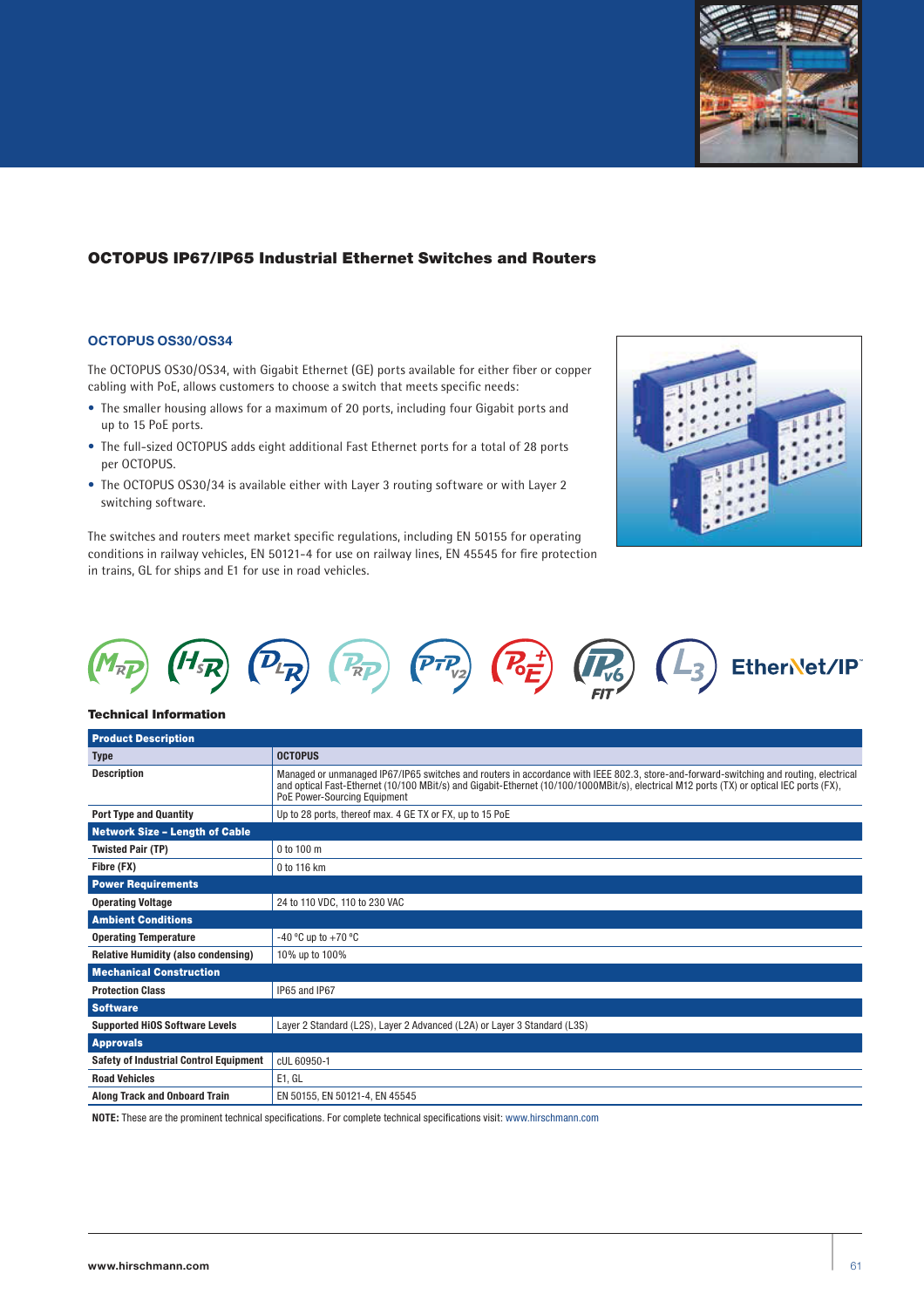

| <b>OCTOPUS Configurations</b>                                                                                                                                                                                                                                                                                                                                                                                                                                      | $ O S 3 4 - 1 5 $<br> 1 6                                                                                                                                                                                                                                                                                                                                                                                                                                                                                                                                                                                                                                                             | 0 4 | T 6 | T 6                          | T 5 | T | $B$ <sub>B</sub> | Z 9 | 9 9                   | H H | <b>S</b> | [E] | 3 S | X X | $\mathbf{X}$ |
|--------------------------------------------------------------------------------------------------------------------------------------------------------------------------------------------------------------------------------------------------------------------------------------------------------------------------------------------------------------------------------------------------------------------------------------------------------------------|---------------------------------------------------------------------------------------------------------------------------------------------------------------------------------------------------------------------------------------------------------------------------------------------------------------------------------------------------------------------------------------------------------------------------------------------------------------------------------------------------------------------------------------------------------------------------------------------------------------------------------------------------------------------------------------|-----|-----|------------------------------|-----|---|------------------|-----|-----------------------|-----|----------|-----|-----|-----|--------------|
|                                                                                                                                                                                                                                                                                                                                                                                                                                                                    |                                                                                                                                                                                                                                                                                                                                                                                                                                                                                                                                                                                                                                                                                       |     |     |                              |     |   |                  |     |                       |     |          |     |     |     |              |
| Design -<br>$OS24 = Fast Ethernet$ Ports with PoE<br>$OS20 = Fast Ethernet Ports$<br>$OS30 = FE$ and GE Ports<br><b>OS34</b> = FE and GE Ports with PoE                                                                                                                                                                                                                                                                                                            |                                                                                                                                                                                                                                                                                                                                                                                                                                                                                                                                                                                                                                                                                       |     |     |                              |     |   |                  |     |                       |     |          |     |     |     |              |
| PoE Ports-<br>00 = no PoE Ports<br>08 = 8 x Fast Ethernet PoE Ports<br>$10 = 10 \times$ Fast Ethernet PoE Ports<br>$11 = 11 \times$ Fast Ethernet PoE Ports<br>12 = 12 x Fast Ethernet PoE Ports<br>14 = 14 x Fast Ethernet PoE Ports<br>$15 = 15 \times$ Fast Ethernet PoE Ports                                                                                                                                                                                  |                                                                                                                                                                                                                                                                                                                                                                                                                                                                                                                                                                                                                                                                                       |     |     |                              |     |   |                  |     |                       |     |          |     |     |     |              |
| <b>Fast Ethernet Ports -</b><br>12 = 12 x Fast Ethernet Ports<br>$08 = 8 \times$ Fast Ethernet Ports<br>$16 = 16x$ Fast Ethernet Ports<br>20 = 20 x Fast Ethernet Ports<br>$24 = 24 \times$ Fast Ethernet Ports<br>$28 = 28 \times$ Fast Ethernet Ports                                                                                                                                                                                                            |                                                                                                                                                                                                                                                                                                                                                                                                                                                                                                                                                                                                                                                                                       |     |     |                              |     |   |                  |     |                       |     |          |     |     |     |              |
| Gigabit Ethernet Ports -<br>$00 = 0 \times$ Gigabit Ethernet Ports<br>$02 = 2 \times$ Gigabit Ethernet Ports<br>$04 = 4 \times$ Gigabit Ethernet Ports                                                                                                                                                                                                                                                                                                             |                                                                                                                                                                                                                                                                                                                                                                                                                                                                                                                                                                                                                                                                                       |     |     |                              |     |   |                  |     |                       |     |          |     |     |     |              |
| Type 1 Uplink Port -<br>$T5 = M12 D-coded$<br>$T6 = M12 X-coded$<br>1M = FE, 4 km@50 $\mu$ m, 4 km@62.5 $\mu$ m,<br>1310 nm, IEC 61076-3-106 V1<br>1L = FE, 40-100 km@9 $\mu$ m,<br>1550 nm, IEC 61076-3-106 V1<br>$1B = GE$ , 17.5 km, 1310 nm,<br>IEC 61076-3-106 V1<br>$4M = FE$ , 4 km@50 µm, 4 km@62.5 µm,<br>1310nm, IEC 61076-3-106 V4<br>$4L = FE$ , 40–100 km@9 µm, 1550 nm,<br>IEC 61076-3-106 V4<br>$4B = GE$ , 17.5 km, 1310 nm,<br>IEC 61076-3-106 V4 | $R5 = M12$ D-coded with bypass relay<br>$R6 = M12$ X-coded with bypass relay<br>$1S = FE$ , 22.5 km@9 µm, 1310 nm, IEC 61076-3-106 V1<br>$1P = FE$ , 25-62.5km@9µm, 1310 nm, IEC 61076-3-106 V1<br>$1A = GE$ , 550 m@50 µm 275 m@62.5 µm, 850 nm,<br>IEC 61076-3-106 V1<br>1C = GE, 24 to 68 km, 1550 nm, IEC 61076-3-106 V1<br>1D = GE, 60 to 116 km, 1550 nm, IEC 61076-3-106 V1<br>$4S = FE$ , 22.5 km@9 µm, 1310 nm, IEC 61076-3-106 V4<br>4P = FE, 25-62.5km@9μm, 1310 nm, IEC 61076-3-106 V4<br>$4A = GE$ , 550 m@50 µm 275 m@62,5 µm, 850 nm,<br>IEC 61076-3-106 V4<br>4C = GE, 24 to 68 km, 1550 nm, IEC 61076-3-106 V4<br>4D = GE, 60 to 116 km, 1550 nm, IEC 61076-3-106 V4 |     |     |                              |     |   |                  |     |                       |     |          |     |     |     |              |
| Type 2 Uplink Port -<br>(see Type 1 Uplink Port)                                                                                                                                                                                                                                                                                                                                                                                                                   |                                                                                                                                                                                                                                                                                                                                                                                                                                                                                                                                                                                                                                                                                       |     |     |                              |     |   |                  |     |                       |     |          |     |     |     |              |
| Kind of Local Ports -<br>$T5 = M12 D-coded$                                                                                                                                                                                                                                                                                                                                                                                                                        |                                                                                                                                                                                                                                                                                                                                                                                                                                                                                                                                                                                                                                                                                       |     |     |                              |     |   |                  |     |                       |     |          |     |     |     |              |
| the control of the control of the control of the control of the control of<br>Temperature Range -<br>$= -40 °C$ to $+70 °C$<br>т.                                                                                                                                                                                                                                                                                                                                  |                                                                                                                                                                                                                                                                                                                                                                                                                                                                                                                                                                                                                                                                                       |     |     |                              |     |   |                  |     |                       |     |          |     |     |     |              |
| Power Supply and Connector Type —<br><b>BB</b> = $2 \times 24$ V DC (16.8 to 30 V DC), M12<br>HH = $2 \times 36/48$ V DC (25.2 to 60 V DC), M12<br>FF = $2 \times 24/36/48$ V DC (16.8 to 60 V DC), 7/8" 5 poles                                                                                                                                                                                                                                                   | N9 = 1 x 72/110 V DC (50.4 V to 138 V DC), 7/8" 4 poles<br>$M9 = 1 \times 110/120/220/230$ V AC (88 to 265 V AC),<br>$7/8$ " 3 poles                                                                                                                                                                                                                                                                                                                                                                                                                                                                                                                                                  |     |     |                              |     |   |                  |     |                       |     |          |     |     |     |              |
| Approvals -<br>$29$ = CE, FCC, EN 61131, EN 60950-1<br>U9 = CE, FCC, EN 61131, EN 60950-1, GL<br>$UT = CE$ , FCC, EN 61131, EN 60950-1, GL, UL60950-1,<br>EN 50121-4<br>T9 = CE, FCC, EN 61131, EN 60950-1, EN 50121-4<br>$S9 = CE$ , FCC, EN 61131, EN 60950-1, EN 50121-4,<br>EN 50155, EN 45545<br>R9 = CE, FCC, EN 61131, EN 60950-1, E1                                                                                                                       | Y9 = CE, FCC, EN 61131, EN 60950-1, UL60950-1<br>UY = CE, FCC, EN 61131, EN 60950-1, GL, UL60950-1<br>US = CE, FCC, EN 61131, EN 60950-1, GL, UL60950-1,<br>EN 50121-4, EN 50155<br>TY = CE, FCC, EN 61131, EN 60950-1, EN 50121-4, UL60950-1<br>SY = CE, FCC, EN 61131, EN 60950-1, EN 50121-4, EN 50155,<br>EN 45545, UL60950-1                                                                                                                                                                                                                                                                                                                                                     |     |     |                              |     |   |                  |     |                       |     |          |     |     |     |              |
| Software Packages —<br>$99 =$ Reserved                                                                                                                                                                                                                                                                                                                                                                                                                             |                                                                                                                                                                                                                                                                                                                                                                                                                                                                                                                                                                                                                                                                                       |     |     |                              |     |   |                  |     |                       |     |          |     |     |     |              |
| OEM-Type -<br>$HH = Standard$                                                                                                                                                                                                                                                                                                                                                                                                                                      |                                                                                                                                                                                                                                                                                                                                                                                                                                                                                                                                                                                                                                                                                       |     |     |                              |     |   |                  |     |                       |     |          |     |     |     |              |
| Hardware Configuration —<br>$M = Fast MRP (Port 1, 2)$ $P = PRP (Port 1, 2)$<br>$S = Standard$                                                                                                                                                                                                                                                                                                                                                                     |                                                                                                                                                                                                                                                                                                                                                                                                                                                                                                                                                                                                                                                                                       |     |     | $H = HSR (Port 1, 2)$        |     |   |                  |     | $D = DLR (Port 1, 2)$ |     |          |     |     |     |              |
| Software Configuration - The Configuration<br>$E =$ Reserved                                                                                                                                                                                                                                                                                                                                                                                                       |                                                                                                                                                                                                                                                                                                                                                                                                                                                                                                                                                                                                                                                                                       |     |     |                              |     |   |                  |     |                       |     |          |     |     |     |              |
| Software Version -<br>$2S = HiOS Layer 2 Standard$                                                                                                                                                                                                                                                                                                                                                                                                                 | $2A = HiOS Layer 2 Advanced$                                                                                                                                                                                                                                                                                                                                                                                                                                                                                                                                                                                                                                                          |     |     | $3S$ = HiOS Layer 3 Standard |     |   |                  |     |                       |     |          |     |     |     |              |
| Software Release -<br>$XX.X =$ Current Software Release                                                                                                                                                                                                                                                                                                                                                                                                            |                                                                                                                                                                                                                                                                                                                                                                                                                                                                                                                                                                                                                                                                                       |     |     |                              |     |   |                  |     |                       |     |          |     |     |     |              |